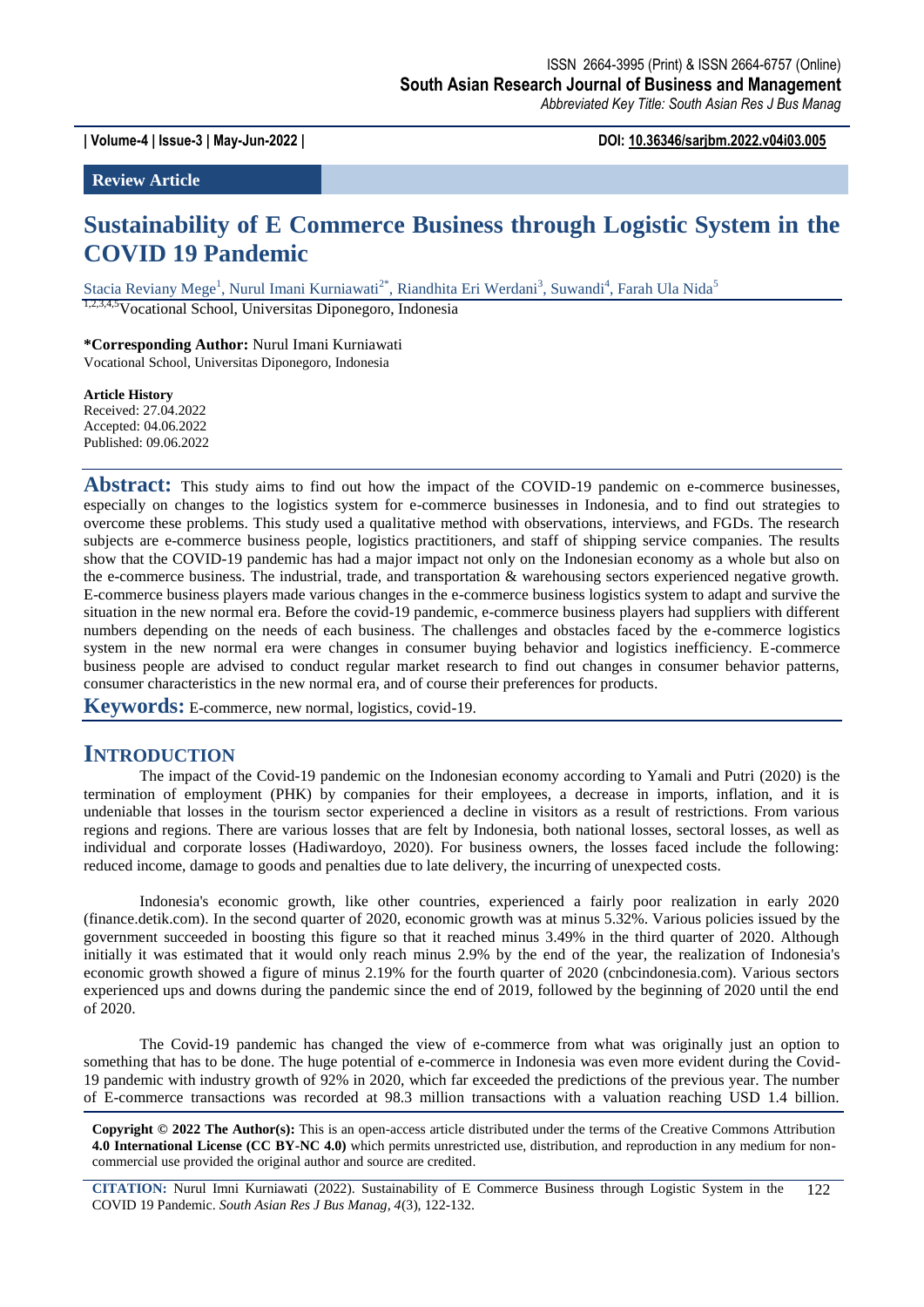Tokopedia noted that there was an increase in the number of users who opened new stores throughout 2020 that focused on selling health products. (Sirclo and Ravenry, 2020).

One type of e-commerce that is widely known is the type of B2C or Business to Consumer (Kotler, 2012; Laudon and Traver, 2017) where e-commerce business owners reach individual consumers with different types of products. The variety of types of products, product origins, destination areas, and other factors, causes every e-commerce business to have a logistics system that is similar but not the same. Based on data compiled by BPS (2020) most ecommerce business players send their goods directly to final consumers and not through resellers (68.95%), while there are around 29.96% who choose to sell both to final consumers and receive purchases from resellers. with the aim of expanding the distribution of its products.

The very high development of Indonesia's digital business has made the government increasingly direct the public to switch to digital business. E-commerce is an online channel used by business owners to offer their products to consumers, and can be reached with the help of computers (Kotler and Armstrong, 2012). There are various types of businesses that are venturing into e-commerce as shown in the image below.

Conventional businesses that have not yet switched to digital businesses have experienced a significant impact from the Covid-19 pandemic and are therefore advised to switch to digital businesses (Awali and Rohmah, 2020; Taufik and Ayuningtyas, 2020). Although many conventional businesses are directed to move to digital businesses, it does not mean that active e-commerce business players do not feel the impact of the Covid-19 pandemic. Even though he has been in the e-commerce business since before the pandemic and it is said that there has been a change in consumer behavior from face-to-face shopping to online shopping (Sirclo and Ravenry, 2020), there is still upheaval in the e-commerce business, resulting in a decrease in income (85.83% of e-commerce businesses). Commerce).

One of the problems that occurred was due to the lack of smooth distribution of goods from upstream to downstream due to policies to prevent the spread of Covid-19 such as Large-Scale Social Restrictions (PSBB), appeals not to travel long distances so that the number of flights was reduced, and so on. As many as 76.91% of e-commerce players admit that there has been a decline in the smooth distribution of goods.

Based on the background of the problems above, this study aims to find out how the impact of the COVID-19 pandemic on e-commerce businesses, especially on changes to the logistics system for e-commerce businesses in Indonesia, and to find out strategies to overcome these problems.

# **LITERATURE REVIEW**

### **Logistics Management**

Logistics plays an important role in international trade because in the current era of globalization. So that logistics is not just a matter of moving goods from one point to another, but also about the added value and competitive advantage that can be provided (Salim, 2015). In logistics there are management functions that must be carried out as in management in general. There are approximately seven management functions. The planning function contains activities to prepare for future activities by calculating, researching or formulating plans. The planning function is also equipped with the determination of needs. Next are the budgeting function, procurement function, storage and distribution function, maintenance function, write-off function, and control function. In addition, there are other functions that are also important in logistics, namely recording to ensure that data is stored completely.

#### **Logistics System**

Logistics systems talk about the interaction between all logistics components from location and facilities, transportation, inventory, handling, storage, distribution of goods or services and information to the right place, in the desired condition and time. An effective and efficient logistics system is also indispensable in the event of natural disasters, political emergencies, or dangerous diseases (Singh, Kumar, Panchal, & Tiwari, 2020) including the Covid-19 pandemic. Integrated warehouses in each area are useful for meeting demand that comes during a pandemic and will be more effective if supported by high technology such as truck drones delivery systems. Traditional logistics systems are generally based on centrelized resources (Gunasekaran, Ngai & Cheng, 2006) and must undergo changes in line with the demands of competition.

#### **E-Commerce**

E-commerce is any type of selling and buying or trading activities carried out via the internet. Meanwhile, according to the Organization for Economic Co-operation and Development (OECD) e-commerce is the sale or purchase of goods/services, which is carried out through a computer network with a method specifically designed for the purpose of receiving or placing orders, but the main payment and delivery of goods/services does not have to be done online (BPS, 2020). The Covid-19 pandemic has also changed consumer behavior and choices. In general, in almost all parts of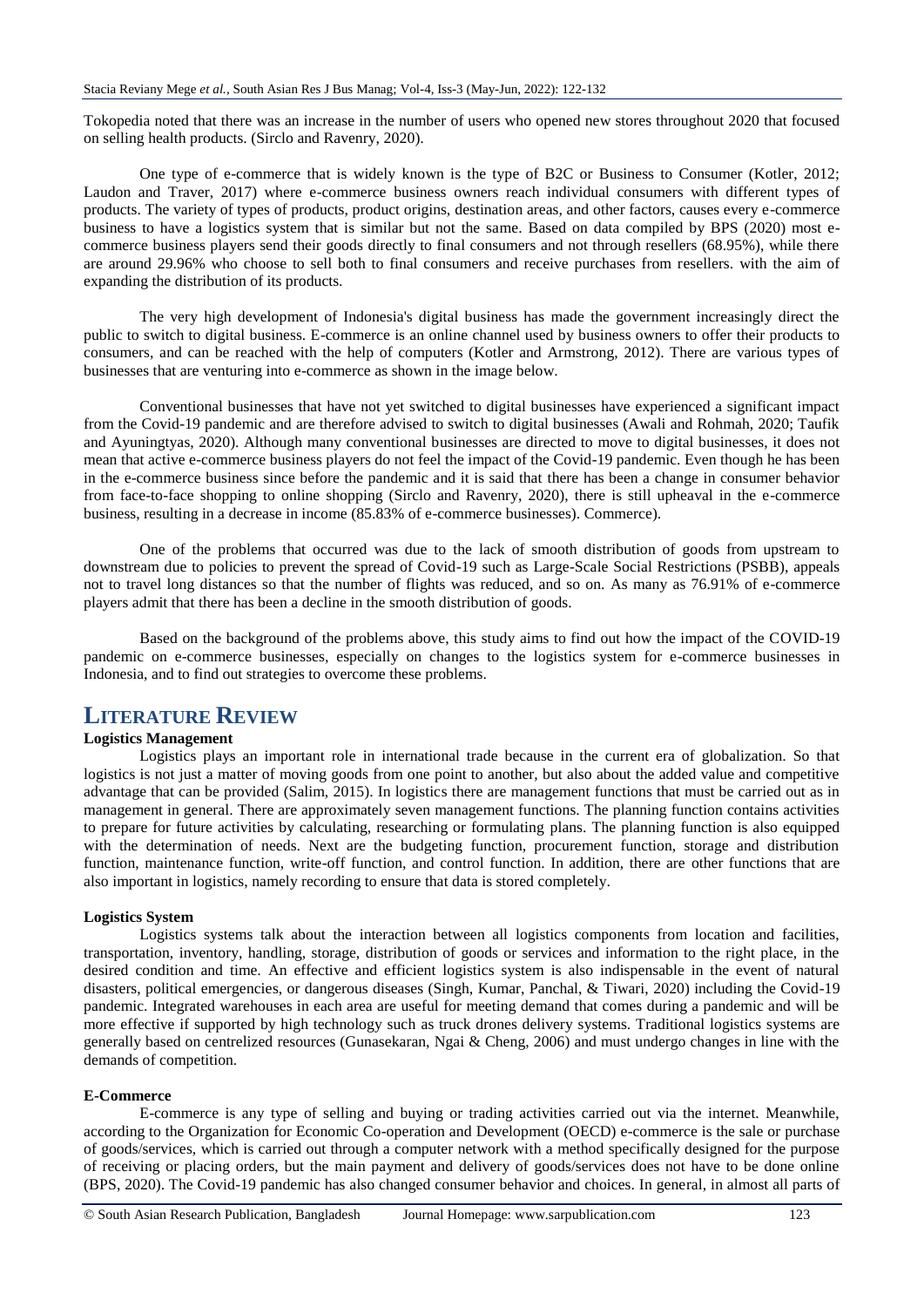the world, 52% of consumers avoid visiting physical stores (brick and mortar) so that it encourages sellers to provide goods through E-commerce sites (Bhatti, Akram, Basit, Khan, Raza, Naqvi, and Bilal)., 2020). Another changing habit of consumers is the choice of payment methods. The use of cards (debit/credit) to pay was reduced by 10% compared to 2019, on the contrary, the use of digital wallets such as Ovo, Gopay, and Link Aja increased to 31% in 2020 (Sirclo and Ravenry, 2020).

#### **Research methods**

To obtain information about the impacts and changes that occur to the logistics system for e-commerce players due to the Covid-19 pandemic and identify the challenges and obstacles faced and analyze the strategies that must be applied in the New Normal era, qualitative methods will be used in this study. The qualitative method is considered appropriate because with this method the author will be able to get more in-depth data about the problem being studied (Prastowo, 2011). The research loci are several provinces spread throughout Indonesia. The research was conducted from March 2020 to August 2020. The data that had been collected through interviews, observations, FGDs, and documentation were reviewed by researchers. Next is data reduction, where the researcher selects data to separate the data that are appropriate and those that are not in accordance with the research objectives.

### **ANALYSIS AND DISCUSSION**

### **The Impact of the Covid-19 Pandemic on the Economy and E-commerce Business**

Emergency PPKM implemented in Java and Bali in July 2021, the government limits the operating hours of all business places until 20.00, road closures, and prohibits dine-in or eating in places for restaurants and cafes. The impact of these tight restrictions is felt most heavily by MSMEs. According to MSME actors who sell food in the Semarang area, the turnover they get has decreased drastically during this emergency PPKM period. Based on data from BPS (2020) the industrial, trade, and transportation & warehousing sectors still experienced negative growth of -4.3%, -5.0%, and -16.7% (Ministry of PPN, 2020).

The impact of the COVID-19 pandemic on various categories of e-commerce businesses was found to be varied. Based on data from BPS (2020) since the COVID-19 pandemic hit Indonesia, there has been a decline in income for 85.83% of e-commerce business players. Other business actors (4.58%) experienced an increase in income and the remaining 9.59% were not affected. The increase in income for e-commerce business actors varies from approximately 25% to more than 75%. Meanwhile, the percentage decline in revenue of more than 50% occurred in around 45.55 percent of the total number of e-commerce players in Indonesia. The e-commerce business fields that experienced the largest decline in revenue (about 75%) were corporate services, education, as well as transportation and warehousing. There are at least 91.81% of business actors from the accommodation, food and beverage sector that experienced a decline in income. The same trend is also found if you look at the volume of transactions and also the smoothness of distribution.

| No             | <b>Province</b>    | % Number of Effort |             |                 |
|----------------|--------------------|--------------------|-------------|-----------------|
|                |                    | <b>Increase</b>    | <b>Same</b> | <b>Decrease</b> |
|                | DKI Jakarta        | 3.34               | 19.27       | 77.39           |
| $\overline{2}$ | Central Java       | 2.60               | 25.10       | 72.30           |
| 3              | Bali               | 1.36               | 13.95       | 84.69           |
| 4              | North Sumatra      | 3.67               | 12.30       | 84.03           |
| 5              | South Kalimantan   | 4.82               | 23.85       | 71.33           |
| 6              | North Sulawesi     | 4.20               | 10.75       | 85.05           |
| 7              | East Nusa Tenggara | 3.89               | 22.73       | 73.38           |
| 8              | Papua              |                    | 7.69        | 92.31           |

**Table-1: Percentage of E-commerce Businesses Based on Smooth Distribution**

(BPS, 2020, has been reprocessed)

From the table above, even the overall data shows that almost all of e-commerce business actors in Papua have experienced a decrease in the smooth distribution of their business, and none have even experienced an increase. Since before the pandemic, the smooth distribution of goods was quite low and logistics costs to the Papua region and even other areas in Eastern Indonesia were quite high. This situation was further exacerbated by the COVID-19 pandemic. For example, shipping goods to the Kupang area, East Nusa Tenggara from Manado City in North Sulawesi Province costs Rp. 100.000,-/kg and a longer estimated time (around 5-7) days since the covid-19 pandemic. Furthermore, when viewed from the business sector, it is not surprising that the number of business actors who experienced the most declines in distribution smoothness was the transportation and warehousing sector. At the same time, there is also a business sector in which almost 50% of the business actors have not experienced changes in the smooth distribution of products, namely agriculture, forestry and fisheries.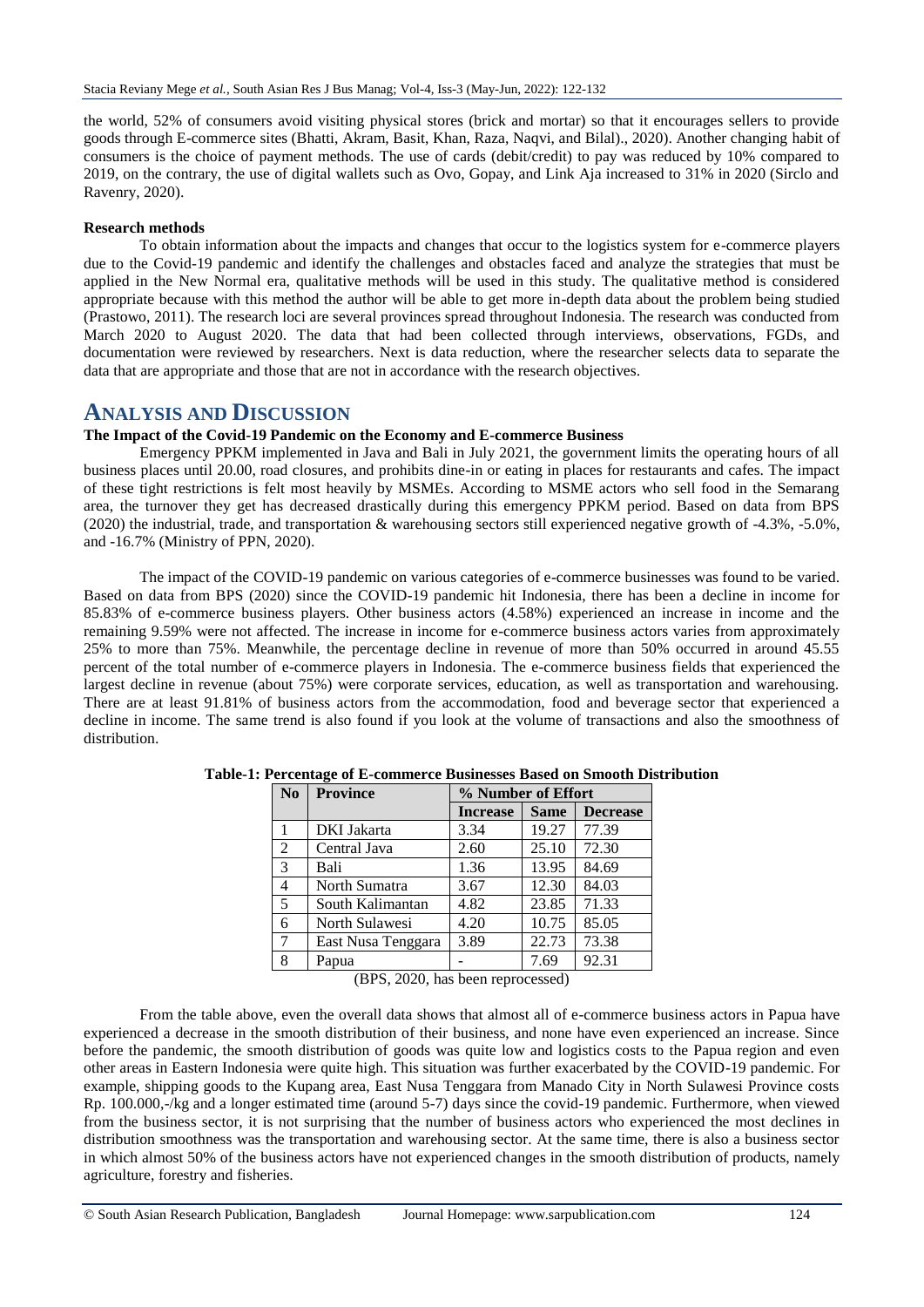#### **Changes to the E-commerce Business Logistics System during the Covid-19 Pandemic**

Based on the results of the study, it can be found various kinds of changes that have occurred since the start of the COVID-19 pandemic until entering this new normal era

#### **E-commerce Business Actors**

E-commerce business actors in this study were recorded from at least sixteen (16) cities/districts in Indonesia. A total of 41% of all respondents have started their business since 2 years ago, some even have a business that is 5 years old. The remaining 59% started their business less than 2 years ago. Regarding the use of e-commerce, 93% stated that they had used e-commerce since the beginning of running their business. This can be understood because e-commerce has indeed begun to develop since 2000, followed by the start of shopping sites, electronic money, and even online transportation within 10 years (finance.detik.com, 2021).

In choosing a marketplace for their business, 31% of informants use at least 3 different marketplaces, followed by 28% of informants who use 2 marketplaces. Meanwhile, there are around 24% of informants who only use 1 marketplace to market their products. From the results of the interviews, it is also known what marketplaces are used by the informants. The most used marketplace is Tokopedia, followed by Shopee with 33% and 28% respectively. A number of informants stated that Facebook and Instagram still remained as their online shop promotion media but also did not rule out the possibility of orders or purchases from consumers made through the two platforms. This causes the percentage of use of Facebook (21%) and Instagram (11) % is still quite high.



**Fig-1: Marketplace Data Used by Informants**

#### **Product Type and Origin**

Informants provide information about the products they market in the marketplace. Based on the data obtained, the authors classify these products into several major groups, namely Fashion & Accessories, Skincare & Cosmetics, Food & Beverages, Electronic Tools, Household Appliances, Service, Hobby Items/Collection, and Hampers. The products that are included in the Fashion & Accessories group range from casual clothing, children's clothing, shoes, to hijab products. Meanwhile, the Food & Beverages group is dominated by frozen food products. The percentage for each group in this study does not describe the overall population of types of products on the market but is limited to this study. The percentage of product types from the informants in this study are as follows:



**Fig-2: Percentage of Product Type**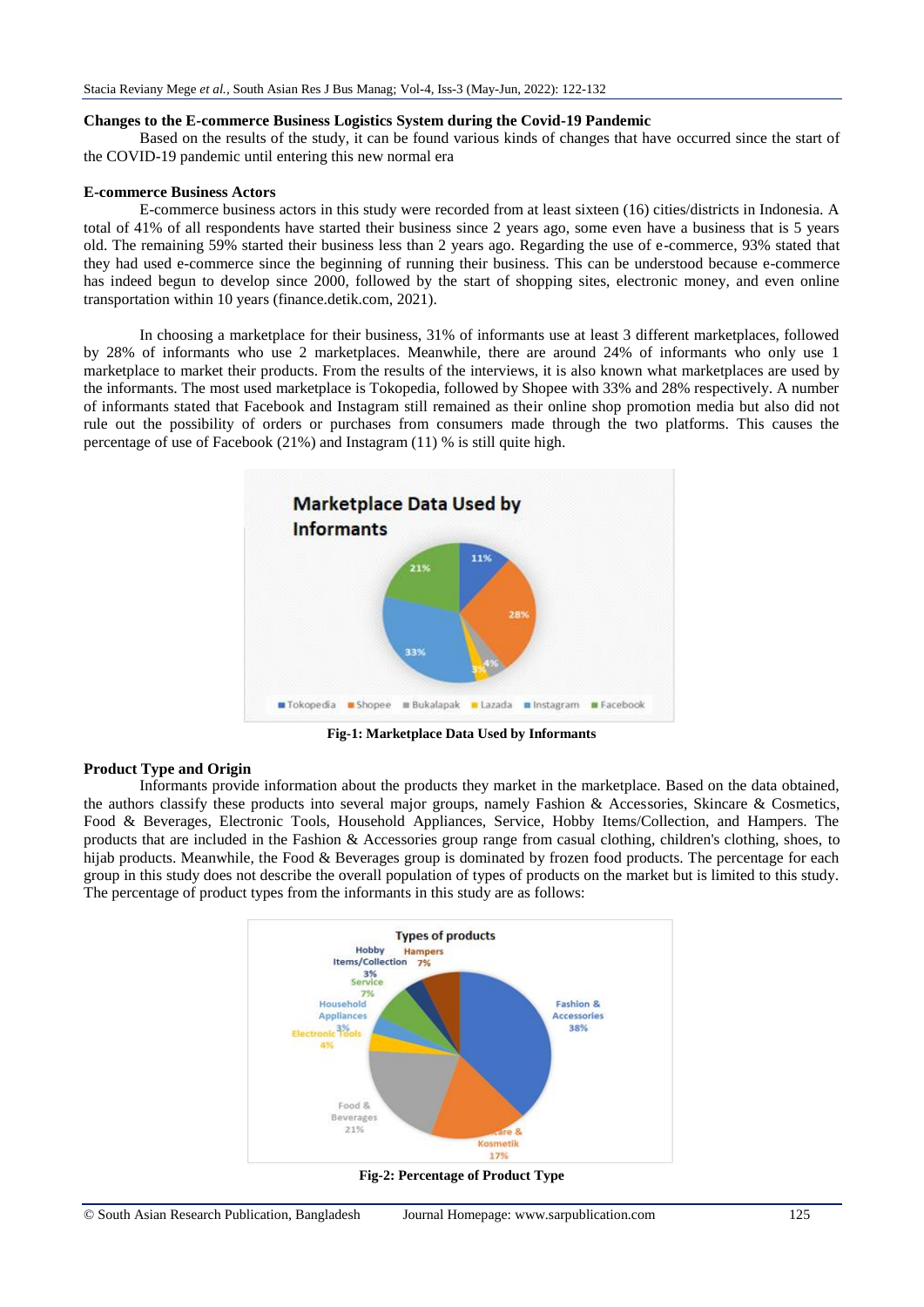It can be seen from the pie chart above, that 38% of the informants sell products that are classified as fashion & accessories. The next types of products that are most widely sold are food and beverages as well as beauty products with percentages of 21% and 17% respectively. Another product that is also relatively new but is actually quite well known is hampers. Based on the informant's narrative, the hampers in question are in the form of gift packages with various displays and packaging, ranging from flower bouquets containing snacks, to cardboard boxes containing various items. Researchers also identify the source or origin of the products marketed by these e-commerce business people. From the results of the research, it is known that most (55%) of the informants get their products from suppliers. The products obtained from these suppliers are in the form of finished goods or ready-to-sell goods. Meanwhile, 35% of the informants produce the products they sell themselves. Other informants admitted that they make their own products but also buy suppliers. This is done to meet the needs of requests from buyers.

#### **1) Suppliers**

The position of the supplier cannot be eliminated from the business process of a business, be it a small business or a large business. Based on the data presented in the previous section, it is known that most of the informants run their business by taking or buying finished goods from suppliers and then reselling them. Others do their own production. To be able to carry out production activities, of course, producers need raw or semi-finished goods. Thus, these two groups definitely need suppliers for each of their business activities. Researchers identified the number of suppliers owned by each business owner and obtained the following results.

From the pie chart, it can be seen that most of the informants (business owners) have 2-5 suppliers who support their business. In general, businesses that runs fashion products such as headscarves, shoes, and clothes and skincare products. There are even businesses with fashion products that are recorded to have more than 10 suppliers. Some other businesses only have a single supplier, for example in businesses that sell skincare products. According to informants, the selection of a single supplier is done to ensure product quality is always consistent in the eyes of consumers.



**Fig-3: Percentage of Number of Suppliers**

The suppliers selected by each of the businesses run by these informants come from various regions, both the same area and different areas from the place of origin of the e-commerce business actor. 39% of informants stated that their suppliers were from the same area as them. Upon closer inspection, it was found that the informants who answered so generally came from areas on the island of Java such as Bandung, Semarang, Tangerang, Malang, Banten, Klaten, and so on; and also several other cities such as Kabanjahe and Batam. Meanwhile, 50% of the informants stated that their suppliers were from different regions or cities from them. Some suppliers come from other cities but are still on the same island as the business owner, while some are from other cities in Indonesia and also from abroad.

On the other hand, several businesses that reduce the number of suppliers are generally businesses that fall into the fashion & accessories category. In the previous section, it was stated that several business categories or sectors experienced a decline in sales, one of which was the fashion sector. With reduced sales or demand from customers, business actors also decide to reduce the number of their suppliers. The decision to reduce the number of suppliers can be made easier in small and medium-sized businesses because cooperation with suppliers is not bound or in other words there is generally no cooperation agreement between the two parties. That way, e-commerce business actors can decide to no longer take goods from the supplier or only reduce the number of goods ordered from the supplier.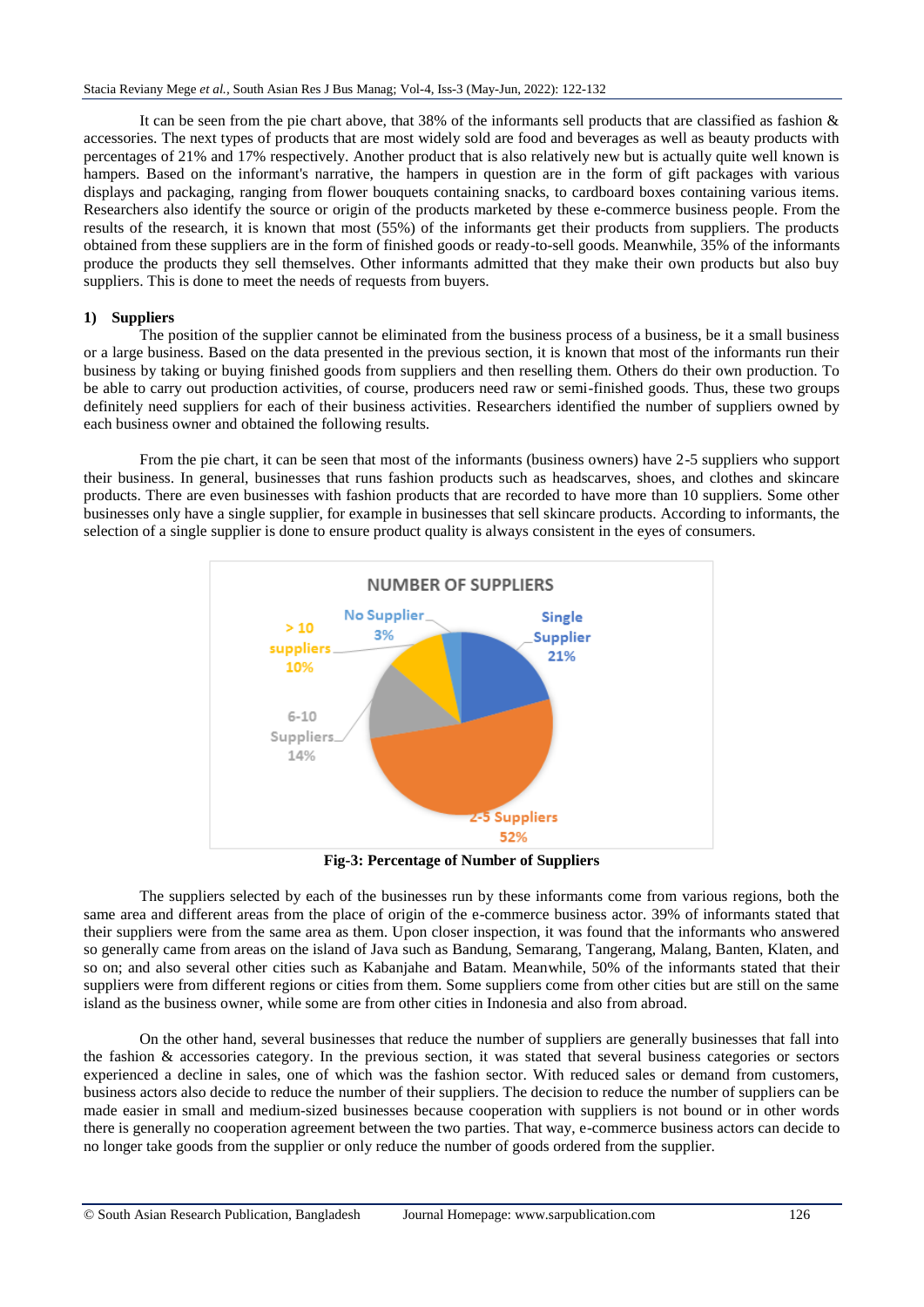The number of goods ordered from suppliers is also influenced by the needs of each e-commerce business actor. Based on the results of the study, it is known that at least 20 business actors from the total informants involved in this study ordered goods in fewer quantities than before the pandemic. In line with previous findings regarding the business sector reducing the number of suppliers, the same business sector, namely fashion & accessories, is known to reduce the number of orders the most. Other product categories are skincare & cosmetics as well as service categories such as event organizer services. The decline in sales for these product categories could occur due to a rearrangement of the scale of customer needs. The COVID-19 pandemic has made people more concerned with health and the food they eat, and placing fashion needs on the umpteenth priority. This is in line with the results of this study which shows that business actors who do not reduce the number of orders in general are businesses in the food & beverages category.

#### **2) Buyer**

Buyers become an inseparable part of the e-commerce business and of course become the focus of the business logistics system. Every e-commerce business person has buyers from different origins.



**Fig-4: Buyer's Origin**

A number of e-commerce businesses have buyers who only come from the same city as them; there are also those whose buyers come from different cities and even abroad. Every e-commerce business person can have buyers from the same city and also from different cities. In general, the buyers come from the same city. Close proximity will shorten delivery time and of course reduce shipping costs from the buyer's point of view. However, this does not rule out the possibility of buyers from other cities on the same island as well as buyers from other cities in Indonesia. The development of a logistics system in which there is transportation, infrastructure, and information systems makes interisland shipping no longer an obstacle.

Changes in habits in the New Normal Era indirectly make people adopt new habits. Research results from Google, Temasek, and BAIN & Company (2020) state that there has been an increase in the number of internet users in Indonesia and an increase in the average time interacting with the internet to 4.7 hours per day. This increase was caused by the lockdown, or other forms of restrictions such as PSBB and PPKM which required most people to work from home. The touch of technology and the internet is considered very helpful for the community in carrying out their activities, as well as helping psychologically in dealing with the COVID-19 pandemic.

The situation and findings above are believed to have a sustainable impact, namely the increasing number of customers who buy goods through the marketplace. There are around 12 million new e-commerce users who use various marketplaces such as Shopee or Tokopedia. Shopee marketplace visitors in 2020 reached 96.5 million visitors, an increase of 72% since 2019. Meanwhile, Tokopedia visitors increased from 65.9 million in 2019 to 84.9 million in 2020. The addition of new e-commerce users encouraged an increase in e-commerce transactions in Indonesia up to reached 98.3 million transactions valued at approximately US\$1.4 million (Sirclo and Ravenry, 2020).

Based on the results of the study, it is known that during the COVID-19 pandemic, businesses run by ecommerce business people also obtained new customers who came from different areas from what they generally have. On the other hand, about 23% of the total respondents stated that the new buyers who made transactions with them generally came from the same area as the buyers they had served. This can be explained as follows. When a buyer enters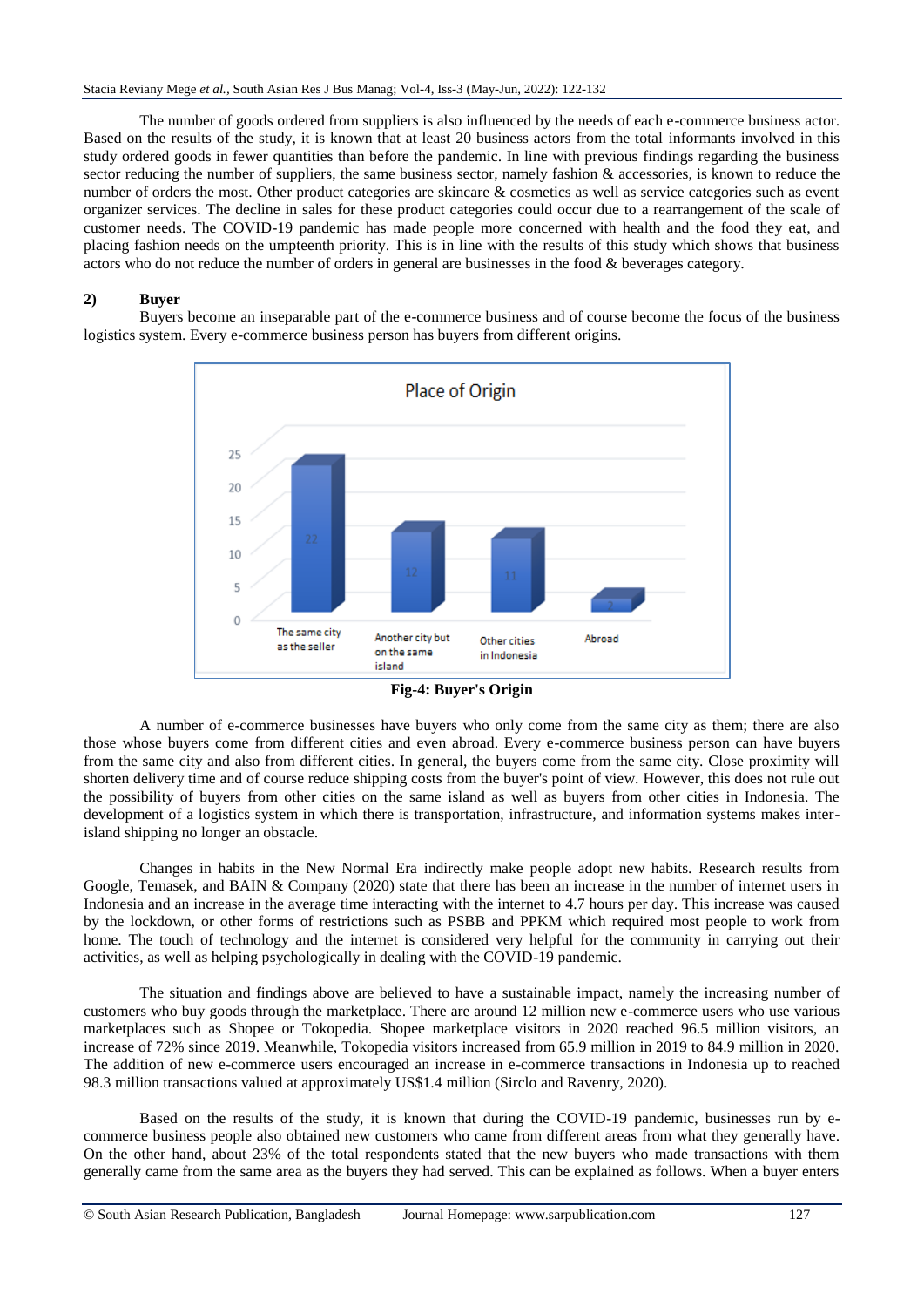the marketplace and looks for the desired product, the first keyword to look for is the name of the product, and then use a filter to determine the price range or directly sort the prices of items available on the menu, as well as the quality of the seller. After that other filter menus such as the location of the seller will be selected. Then the prospective buyer continues the buying process.

With the scenario as described above, prospective buyers from all regions in Indonesia can find products from sellers from various regions in Indonesia. So it is not surprising that the informants in this study stated that there were new customers who came from new areas that they had never served before. Viewed from the side of what product categories are sold by the seller, it will be found that there are various products such as fashion. Food & beverages, skincare, services, and so on.

In this study, researchers also looked at changes that occurred in the number of transactions that occurred in the e-commerce business during the initial six months of the pandemic and six months -one year after the pandemic. This is to find out the impact of the COVID-19 pandemic on e-commerce transactions.

| Table-2: Changes in Transactions in the First 1-6 Months of the Covid-19 Pandemic |                                                                 |                      |
|-----------------------------------------------------------------------------------|-----------------------------------------------------------------|----------------------|
|                                                                                   | <b>Percentage of E-commerce Businesses</b>                      |                      |
|                                                                                   | $\pm 1$ C months since the $\pm$ No Decreese in Trepresections. | Transaction Decrease |

|          | Telechtage of E-commerce Dusinesses                |                             |
|----------|----------------------------------------------------|-----------------------------|
|          | 1-6 months since the   No Decrease in Transactions | <b>Transaction Decrease</b> |
| pandemic | 48%                                                | 52%                         |

From the table above, it can be seen that the statements from the respondents were evenly distributed. Some stated that there was no decline in transactions in their businesses, while others acknowledged that there was a decline in business transactions in the first 1-6 months of the Covid-19 pandemic. If we examine more deeply, we will find that ecommerce businesses whose businesses did not experience a decline in transactions in the first six months of the pandemic are businesses with special fashion product categories for Hijab, skincare and food. Meanwhile, businesses with fashion products such as clothing and shoes, event decoration rental services, household appliances and others stated that their transactions had decreased in the first 6 months of the pandemic. From these results it can be seen that businesses with food products still have stable transactions because they are basic needs needed by the community.

| Table-5: Changes in Transactions in 6 Months -1 Tears of the Covid-19 Pandemic |                                                           |     |
|--------------------------------------------------------------------------------|-----------------------------------------------------------|-----|
|                                                                                | <b>Percentage of E-commerce Businesses</b>                |     |
|                                                                                | No Increase in Transactions   An Increase in Transactions |     |
| 6 months -1 year since the pandemic                                            | 66%                                                       | 34% |

**Table-3: Changes in Transactions in 6 Months -1 Years of the Covid-19 Pandemic**

The next question to be answered is whether there has been an increase in transactions in the range of 6 months – 1 year since the pandemic. The results showed that most of the e-commerce business people admitted that there was no increase in transactions in their business in that time span. Meanwhile, e-commerce business people who stated that there was an increase in transactions in their business were 34% of the total respondents. The business is a business with the food & beverage and skincare product categories. In the previous paragraph, the product category was also found not to experience a decrease in transactions. Thus, businesses with these product categories at the beginning of the COVID-19 pandemic had stable sales transactions and their transactions increased in the following 6 months.

#### **3) Inventory**

Inventory becomes part of the logistics system of a business to ensure the availability of products to meet customer demands. Informants provide information about the existence of inventory activities in their business. From the data that has been collected, more than half of the informants practice inventory in their business. Informants who do not practice inventory in their business explained that they apply a pre-order (PO) system so that the goods ordered from suppliers or made themselves, the amount is in accordance with customer requests. Another reason is that the business scale is still classified as micro so that if you place too many orders, the possibility of losses will be even greater.

Informants who carry out inventory activities are given follow-up questions about when they will restock or refill. The answers that appear are different because the products they have are different. From the results of the interview, it was found that there was a trend in the fashion & accessories type of e-commerce business where restocking was carried out at a specific time that they specified, such as once every 1-2 weeks or once every 1-2 months. The same trend can be seen in e-commerce businesses that have skincare & cosmetics type products where restocking is done at least once a month. Meanwhile, other informants stated that restocking is generally done if the product will run out soon or the supply is running low and uncertain.

Information regarding the number of items ordered at the time of restock was also dug in more depth. Each ecommerce business person has different products, so the units of goods ordered are different. For items with small sizes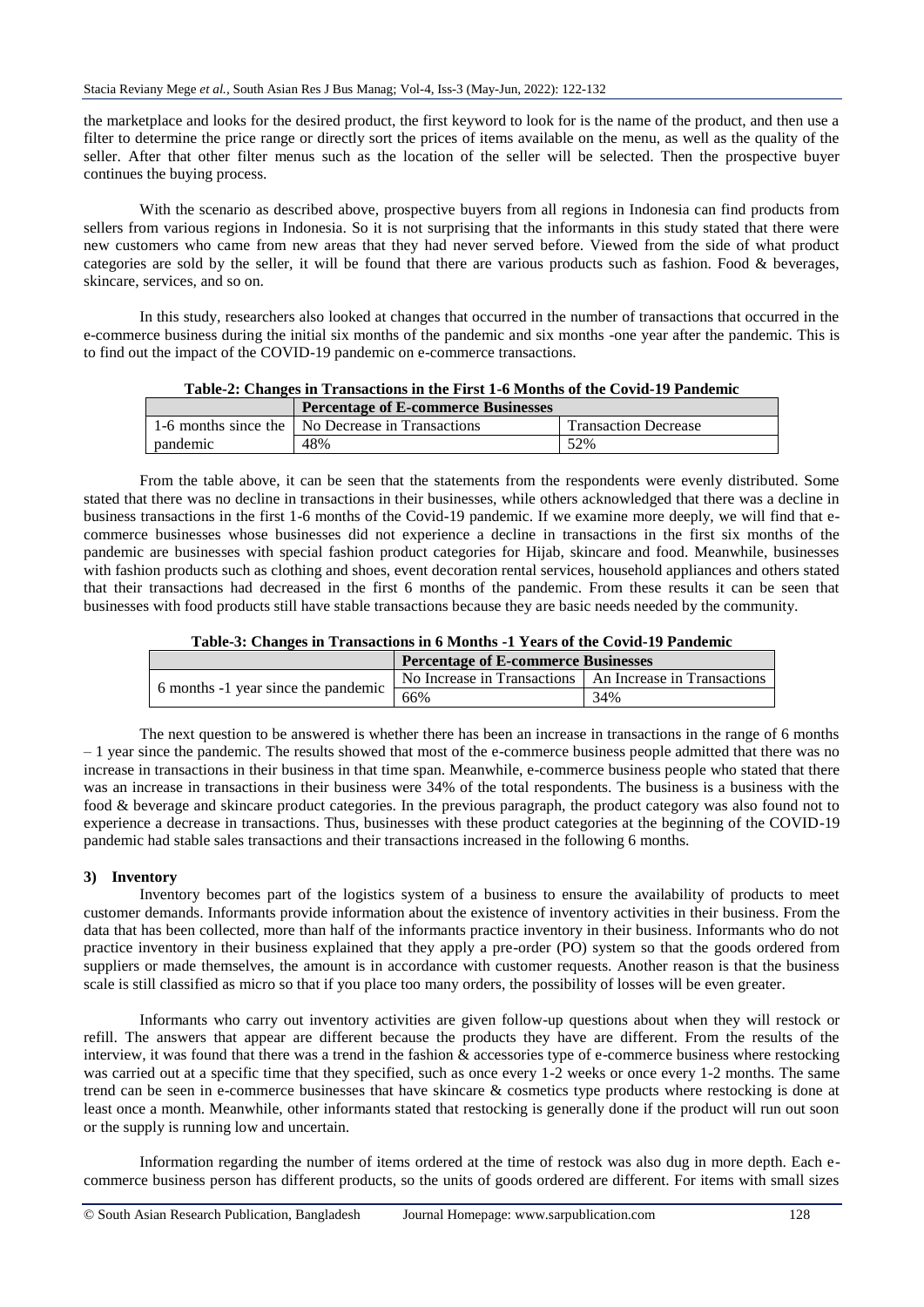such as skincare products, the quantity ordered is quite large, reaching 1000-2000 pcs. Frozen food products classified as food & beverages are ordered in 100-150 packs at restock. Fashion products are ordered in quantities not exceeding 100 pcs per order.

#### **Facilities and Goods Handling**

The facilities used by e-commerce business people vary depending on the type of product they have.

| No             | <b>Product Category</b>          | <b>Facilities used and their utilization</b>                                                                |
|----------------|----------------------------------|-------------------------------------------------------------------------------------------------------------|
|                | <b>Fashion &amp; Accessories</b> | Cellphones, sewing machines, packaging (plastic), sacks, storefronts                                        |
| 2              | <i>Skincare &amp; Cosmetics</i>  | Plastic and label                                                                                           |
| 3              | Food & Beverages                 | Applications for recording sales transactions, vacuum machines, Home cooking<br>utensils, bottles, freezers |
| $\overline{4}$ | Electronic Tools                 | Vehicles and packaging                                                                                      |
| 5              | Household Appliances             | Display                                                                                                     |
| 6              | Service                          | Transport cars, laptops, property decorations                                                               |
|                | Hobby Items/Collection           | Warehouse, physical shop, online shop, vehicle, production machine,                                         |
|                |                                  | communication electronic equipment etc                                                                      |
|                | <b>Hampers</b>                   | Cardboard, packaging equipment                                                                              |

# **Table-4: Product Category and Facilities**

E-commerce business people who do their own production will generally need facilities and equipment that support the production process such as sewing machines, cooking utensils, as well as equipment for packaging. Meanwhile, both those who produce and those who don't, generally require electronic equipment such as computers/laptops or cellphones that are useful for online sales.

|                             | Table-5, I rought Callgory and Frought Handmig |                                                                                   |  |
|-----------------------------|------------------------------------------------|-----------------------------------------------------------------------------------|--|
| No                          | <b>Product Category</b>                        | <b>Product Handling</b>                                                           |  |
| 1                           | <b>Fashion &amp; Accessories</b>               | -Storing fabrics at the production site, making designs, taking fabrics from      |  |
|                             |                                                | storage, measuring fabrics, drawing according to patterns, cutting fabrics,       |  |
|                             |                                                | packing, sending to buyers                                                        |  |
|                             |                                                | -Receiving goods, packing, sending to buyers                                      |  |
| $\mathcal{D}_{\mathcal{L}}$ | Skincare & Cosmetics                           | -Store goods, prepare orders, pack, use bubble wrap, ship orders                  |  |
| 3                           | Food & Beverages                               | -Checking at least 2 times the goods that arrive from the supplier, stored in the |  |
|                             |                                                | refrigerator/freezer, packaged, sent to the custome                               |  |
| 4                           | Electronic Tools                               | Checking goods from suppliers, packing goods, sending goods                       |  |
| 5                           | Household Appliances                           | Checking goods from suppliers, packing goods, sending goods                       |  |
| 6                           | Service                                        | Receive goods from suppliers, count the number of goods and ensure physical       |  |
|                             |                                                | condition (damage), carry out storage, issue goods when needed                    |  |
|                             | Hobby Items/Collection                         | Receive goods from suppliers, count the number of goods and ensure physical       |  |
|                             |                                                | condition (damage), do storage, package, send orders                              |  |
| 8                           | <b>Hampers</b>                                 | Packing goods, sending orders                                                     |  |

#### **Table-5: Product Category and Product Handling**

Handling of goods is carried out in a manner that is generally the same for every e-commerce business with different types of products. When receiving goods from suppliers, what is done is to check the physical condition of the goods and ensure the number of goods ordered is appropriate or not. The next step is to save if it is needed to be stored or not immediately used / sent. The storage location itself varies depending on the type of item. Especially for food stored in containers or places that will maintain the freshness of the food ingredients such as refrigerators or freezers. The next stage is to prepare for delivery by packing the goods with the necessary packaging. There are different packaging standards for different types of goods or for each e-commerce business person, for example in one e-commerce business the packaging of goods is also done with bubble wrap to increase product security. After the goods are packaged and then sent via the courier that has been selected.

The main facilities and equipment used by e-commerce business actors in carrying out production, packaging, or marketing activities have not experienced significant changes. Because these facilities and equipment are standard requirements needed by each business actor. The changes that have occurred are the addition of facilities and equipment for the purpose of sterilizing equipment as well as the security and safety of human resources during the COVID-19 pandemic. Some of the equipment mentioned are disinfectant spray equipment, temperature gauges, hand sanitizer dispensers, additional hand washing facilities, masks, gloves, and so on.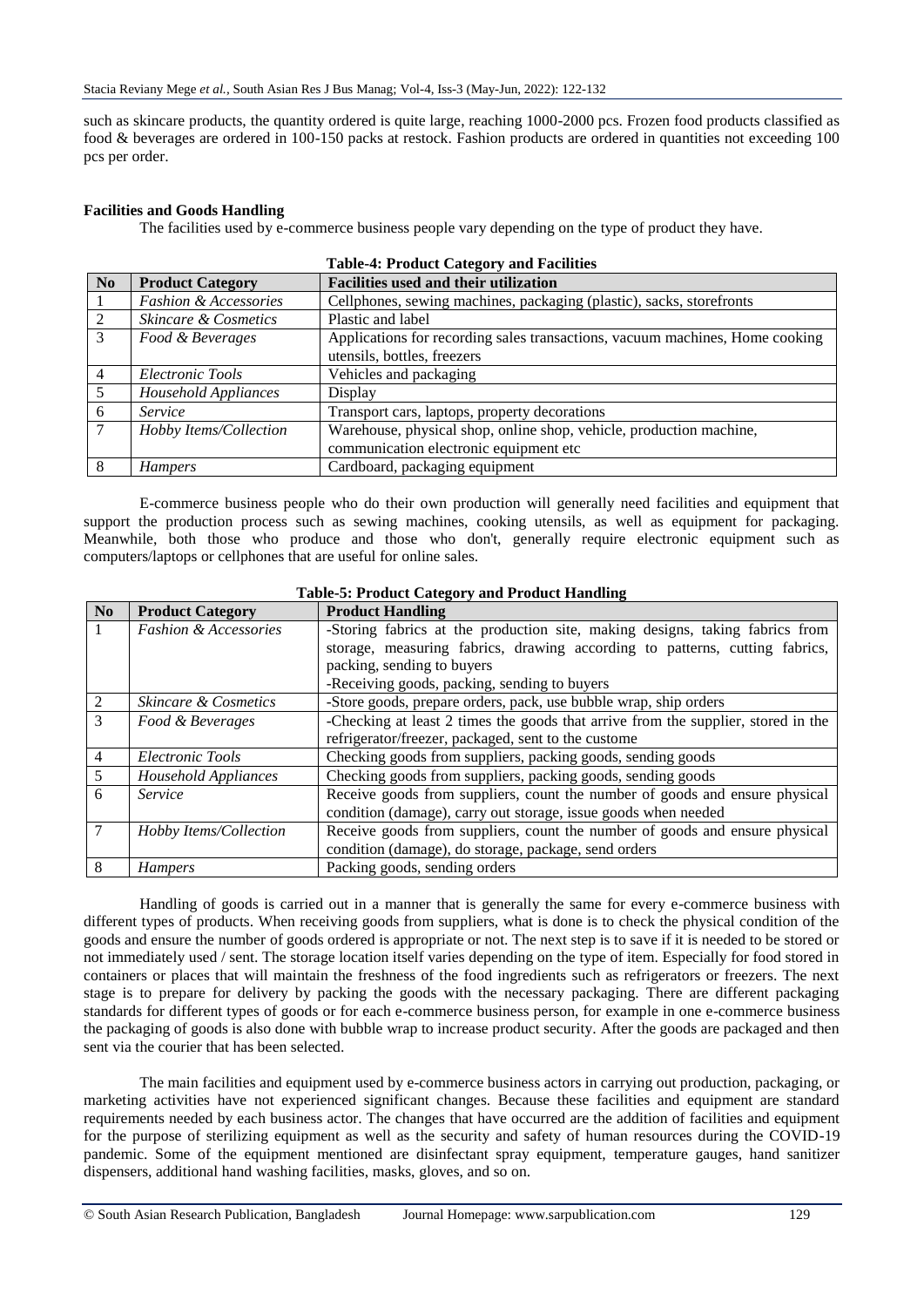These results are also in line with the findings on how to handle goods in the overall business activities of ecommerce business actors. The Standard Operational Procedure (SOP) owned by each business has not changed. Likewise, the way the product is handled is carried out on raw goods or finished goods. Changes are in the addition of activities or forms of handling goods that prioritize sterility. The above-mentioned sterilization equipment and facilities are used in every product handling process. Based on the results of interviews with business actors, it is known that they are trying to implement strict health protocols for each of their business processes. For example, officers spray disinfectant regularly at production sites, warehouses, offices, or other places. Business actors also maintain the sterilization of goods by spraying disinfectant on goods that have just arrived at the production site or at the storage area. If the goods are intended to be processed such as food or drinks, then they are washed before storage and before production. Employees are also ensured to implement health protocols in accordance with government regulations by ensuring the temperature of employees when they come to the office, providing masks, gloves and face shields, and asking them to always wash their hands or use hand sanitizer.

#### **4) Distribution**

The distribution process of e-commerce business products sold through the marketplace is carried out by the marketplace courier itself or 3PL (third-party logistics) services. In this study, informants mention the delivery service they choose or activate on the marketplace they use. Under normal conditions (before the Covid-19 pandemic), sellers have the freedom to activate whatever delivery service they want so that an e-commerce business can choose more than one delivery service.



**Fig-5: Delivery Services Enabled by E-commerce Businesses**

Based on Figure 5. it can be seen that the JNE delivery service was used by 15 informants, J&T was used by 16 informants, Si Fast was used by 6, while other shipping services were used by at least 1-4 e-commerce businesses that became informants in this study. The decision to activate or choose a delivery service on the marketplace is based on various considerations. One of the considerations is the distance between the location of the e-commerce business and the delivery service in their respective cities. If the distance between the place of operation of the e-commerce business is far from the location of the delivery service, then of course it will cost more, so that e-commerce business people will tend to choose a delivery service that is close. Other considerations are also still the subjectivity of the e-commerce business people themselves, such as good or bad experiences with these delivery services. Freight forwarding services that are considered less professional in handling goods, causing the shipment to be damaged, will tend to be avoided by ecommerce businesses, and vice versa. Long delivery times, punctuality, and of course competitive prices are also important factors for business actors to consider.

The decision to activate any delivery service in the marketplace is the right of the seller. However, the decision to use which delivery service at the time of making a purchase or often called check out is the decision of the consumer himself. However, consumers can only choose based on what the seller has activated. As an example shown in Figure 5.9 below.

The example below is one of the merchants in the Tokopedia marketplace that sells cooking utensils. In the shipping options, it can be seen that the seller activates various options ranging from instant (3 hours), same day (6-8 hours), regular (2-4 days), cargo (22-30 days), and economy (2-5 days). day). Each of these shipping options is listed in the respective price ranges. When the buyer determines the shipping he wants to use, the courier choice will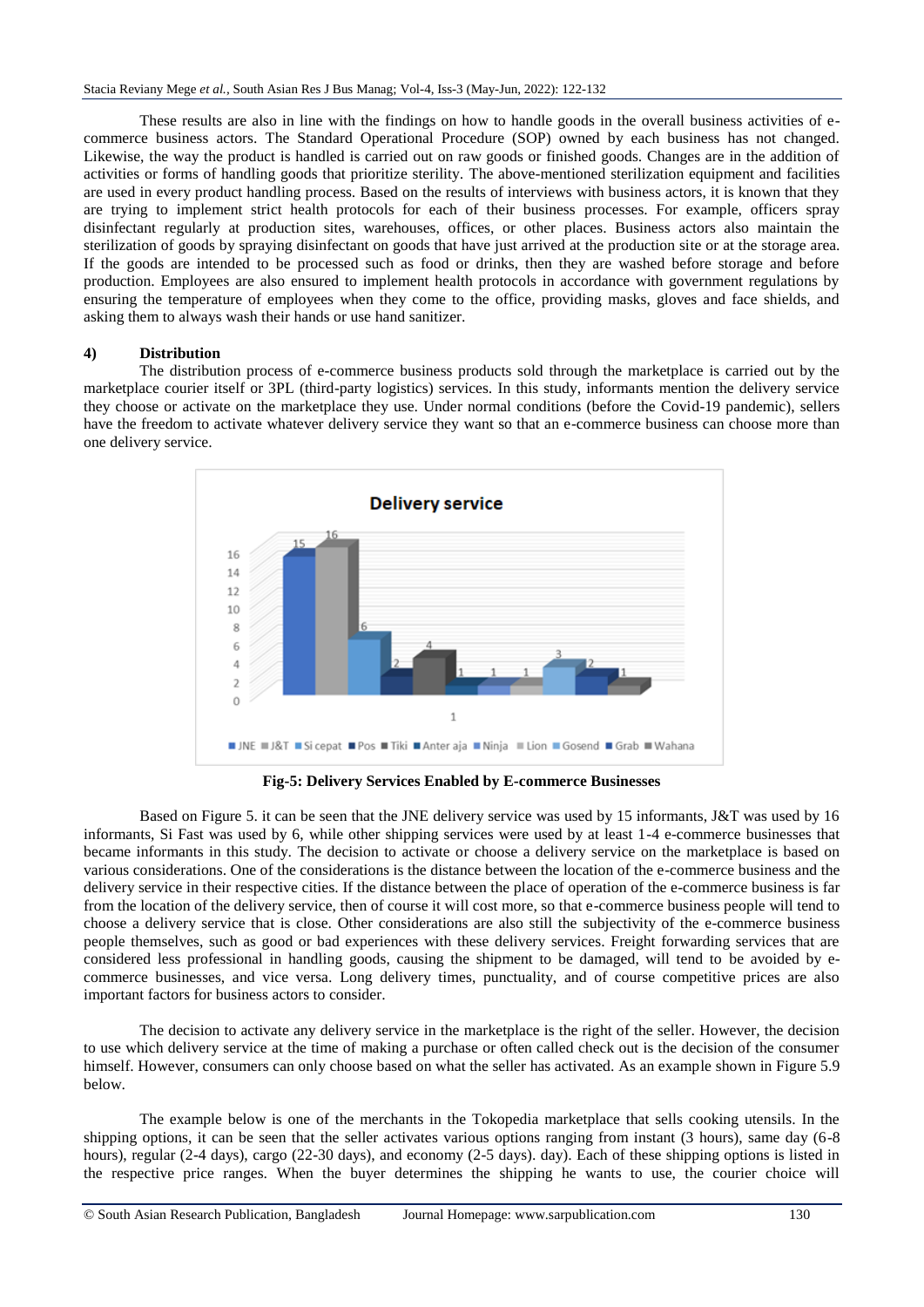automatically adjust. For example, if the buyer chooses 2-4 days regular, the courier options that will appear are AnterAja, SiCepat Reg, JNE Reg, and Tiki. Meanwhile, if you choose economy shipping, the choice of courier automatically adjusts and displays JNE OKE and SiCepat Halu, of course accompanied by their respective rates. The rate stated on the delivery and courier is taken from the distance between the city of the seller and the buyer.

Based on the narrative of one of the admins of the delivery service (J&T), since the COVID-19 pandemic, shipments from the marketplace have increased. However, there has been a change in one of the marketplaces, namely Shopee, where buyers cannot choose the courier they want. It is Shopee who determines which expedition will determine this. The shipping service company suspects that this is done because there are more and more new shipping services such as AntarAja, ID Express, and Ninja Xpress that offer delivery services, so the marketplace tries to divide it evenly so that there is no accumulation of one delivery service. In addition, the obstacle that often occurs during the Covid-19 period is that there are often long queues of about 1-3 days for packages to certain provinces because they are waiting for other packages with the same destination. For deliveries in Java, for example from Solo to Bandung, the transportation used is train. Meanwhile, for deliveries from Solo to Surabaya, Semarang, and Jakarta, J&T cars are used for inter-city transportation.

#### **Strategies to increase Effective and Efficient E-commerce Business Logistics System in the New Normal Era**

In this study, our focus lies on business people who already have products and have done their business through e-commerce. Even though you already have a business, it doesn't mean the research process has to stop because consumer changes happen very quickly and there is no other way to find out other than doing research. Therefore, the strategy that must always be applied by e-commerce business people to achieve the effectiveness and efficiency of the logistics system is to conduct research on a regular basis.

Business people need to focus on the channels that are used for certain purposes. Like the example given above, for example Instagram or Facebook are used as promotional media so that consumers are more familiar with the product. When consumers want to buy, then direct consumers to the marketplace. This will also help facilitate payments and later bookkeeping activities. That way the e-commerce business logistics system will run more effectively and efficiently.

# **CONCLUSIONS**

The COVID-19 pandemic has had a major impact not only on the Indonesian economy as a whole but also on the e-commerce business. The Indonesian economy is contracting due to weak public consumption due to restrictions on community activities such as PSBB and PPKM issued by the government. The industrial, trade, and transportation & warehousing sectors experienced negative growth.

E-commerce business people make various changes in the e-commerce business logistics system to adapt and survive the situation in the new normal era. Before the COVID-19 pandemic, e-commerce business players had suppliers with different amounts depending on the needs of each business.

The strategy to realize an effective and efficient E-commerce Business Logistics System in the new normal era is already a comprehensive set of suggestions that can be practiced by e-commerce business people in running their business. However, in this section, the researcher suggests that e-commerce business actors always carry out regular evaluations of the strategies implemented both as a whole and in each part of the e-commerce business logistics system.

#### **Suggestion**

The impact of the COVID-19 pandemic on the Indonesian economy will continue even though it has entered the new normal era. The same impact will continue to be felt by e-commerce business people as well as consumers involved in it. Therefore, the advice that can be given to the government is to continue to pay attention to small businesses, including e-commerce business actors.

Changes that occur in the e-commerce logistics system during the COVID-19 pandemic are unpredictable. However, e-commerce business people should be able to adapt to all changes that occur in their business logistics system.

The challenges and obstacles faced by the e-commerce logistics system in the new normal era are changes in consumer buying behavior and logistics inefficiencies. E-commerce business people are advised to conduct regular market research to find out changes in consumer behavior patterns, consumer characteristics in the new normal era, and of course their preferences for products.